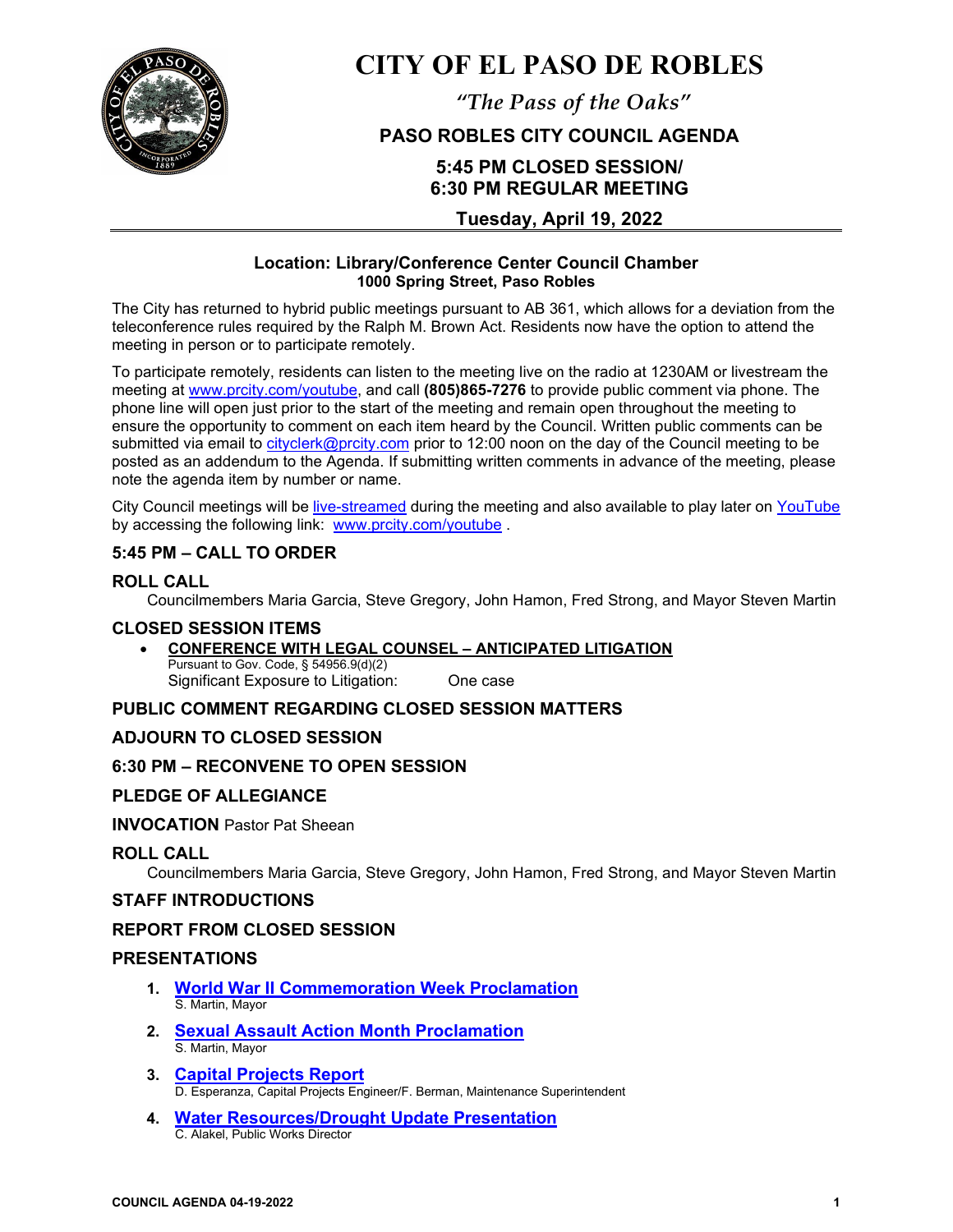## **GENERAL PUBLIC COMMENTS**

This is the time the public may address the Council on items within the Council's purview but not scheduled on the agenda. **PLEASE BEGIN BY STATING YOUR NAME AND ADDRESS. EACH PERSON IS LIMITED TO 3 MINUTES.** Any person or subject requiring more than three minutes may be scheduled for a future Council meeting or referred to committee or staff. Those persons wishing to speak on any item scheduled on the agenda will be given an opportunity to do so at the time that item is being considered.

## **AGENDA ITEMS TO BE DEFERRED**

#### **CONSENT CALENDAR**

**ITEMS ON THE CONSENT CALENDAR ARE CONSIDERED ROUTINE, NOT REQUIRING SEPARATE DISCUSSION.** However, if discussion is wanted by a member of the Council or public the item may be removed from the Consent Calendar and considered separately. Councilmembers and members of the public may offer comments or ask questions of clarification without removing an item from the Calendar. Individual items are approved by the vote that approves the Consent Calendar unless an item is pulled for separate consideration. Items pulled from consent will be heard at the end of the meeting.

- **5. [Approval of 4/5/2022 City Council Meeting Minutes](https://www.prcity.com/DocumentCenter/View/33596/April-19-2022-City-Council-Agenda-Item-05-PDF)**  M. Boyer, City Clerk
- **6. [Approval of 4/9/2022 City Council and Downtown Parking Advisory Commission](https://www.prcity.com/DocumentCenter/View/33597/April-19-2022-City-Council-Agenda-Item-06-PDF)  [Joint Meeting](https://www.prcity.com/DocumentCenter/View/33597/April-19-2022-City-Council-Agenda-Item-06-PDF) Minutes**  M. Boyer, City Clerk
- **7. Receipt [of Warrant Register](https://www.prcity.com/DocumentCenter/View/33598/April-19-2022-City-Council-Agenda-Item-07-PDF)**R. Cornell, Administrative Services Director
- **8. [Reaffirmation of Resolution 21-147 Approving Remote and/or Hybrid Remote and](https://www.prcity.com/DocumentCenter/View/33599/April-19-2022-City-Council-Agenda-Item-08-PDF)  [In-Person Public Meetings Citywide as Needed Pursuant to Assembly Bill](https://www.prcity.com/DocumentCenter/View/33599/April-19-2022-City-Council-Agenda-Item-08-PDF) 361** M. Boyer, City Clerk

**Recommendation:** Reaffirm Resolution 21-147 allowing for the continuation of hybrid remote (teleconference)/in-person public meetings citywide pursuant to the requirements of AB 361.

**9. [Second Reading and Adoption of Ordinance 1118 Adjusting the Boundaries of](https://www.prcity.com/DocumentCenter/View/33600/April-19-2022-City-Council-Agenda-Item-09-PDF)  [City Council Districts Based on the 2020 Decennial Census and Amending](https://www.prcity.com/DocumentCenter/View/33600/April-19-2022-City-Council-Agenda-Item-09-PDF)  [Municipal Code Section 2.08.015](https://www.prcity.com/DocumentCenter/View/33600/April-19-2022-City-Council-Agenda-Item-09-PDF)**

M. Boyer, City Clerk

**Recommendation:** Waive second reading and adopt attached Ordinance 1118, amending Section 2.65.040 to Chapter 2.65 of Title 2 of the City Of El Paso De Robles Municipal Code.

**10. [Approval of Cancellation of the May 3, 2022 Regular City Council Meeting](https://www.prcity.com/DocumentCenter/View/33601/April-19-2022-City-Council-Agenda-Item-10-PDF)** M. Boyer, City Clerk

**Recommendation:** Approve cancelling the Regular City Council scheduled for Tuesday, May 3, 2022.

**11. [Approval of Resolution of Intention to Renew the Paso Robles Tourism](https://www.prcity.com/DocumentCenter/View/33602/April-19-2022-City-Council-Agenda-Item-11-PDF)  [Improvement District](https://www.prcity.com/DocumentCenter/View/33602/April-19-2022-City-Council-Agenda-Item-11-PDF)**

#### C. Huot, Assistant City Manager

**Recommendation:** Approve the Resolution of Intention to Renew the PRTID, resulting in a Public Meeting on May 17, 2022 and a Public Hearing on June 7, 2022 on the renewal of the PRTID and the levy of assessments on lodging businesses.

**12. [Approval to Initiate Proceedings for Balloting and Annual Levy of Landscape &](https://www.prcity.com/DocumentCenter/View/33603/April-19-2022-City-Council-Agenda-Item-12-PDF)  [Lighting Maintenance District No. 1 and Annual Levy of Drainage Maintenance](https://www.prcity.com/DocumentCenter/View/33603/April-19-2022-City-Council-Agenda-Item-12-PDF)  [District 2008-1 for Fiscal Year 2022-23](https://www.prcity.com/DocumentCenter/View/33603/April-19-2022-City-Council-Agenda-Item-12-PDF)**

F. Berman, Maintenance Superintendent

#### **Recommendation:**

- 1. Approve Resolution 22-XXX (A) initiating proceedings for the annual levy of assessment for the maintenance of Landscape & Light Maintenance District facilities and balloting procedures for certain Zones/Sub Areas.
- 2. Approve Resolution 22-XXX (B) initiating proceedings for the annual levy of assessments for the maintenance of Drainage Maintenance District facilities.
- 3. Approve Resolution 22-XXX (C) adopting the draft preliminary Landscape & Lighting Maintenance District Engineer's Levy Report as presented and making it available to the public for review and comment.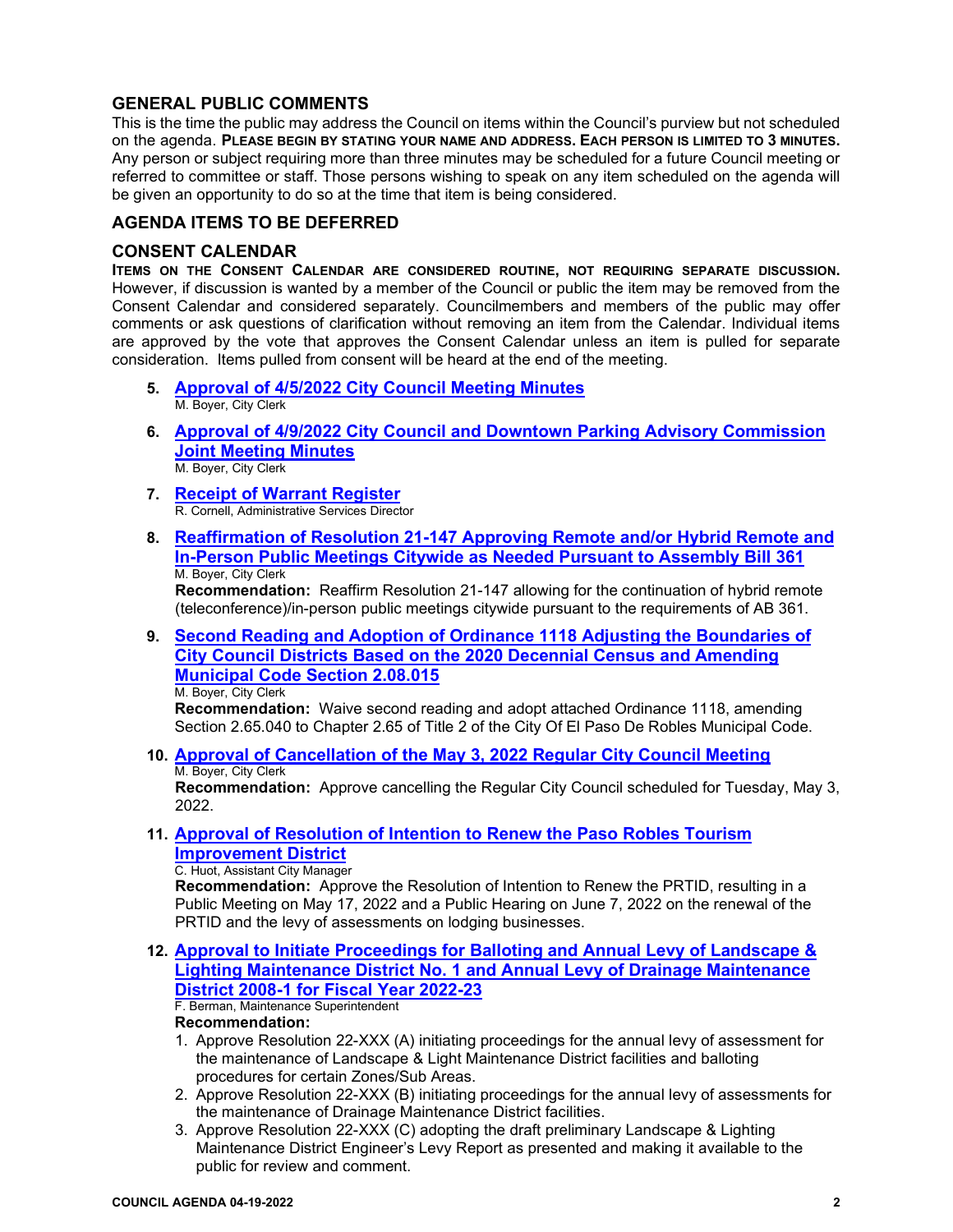- 4. Approve Resolution 22-XXX (D) adopting the draft preliminary Drainage Maintenance District Engineer's Levy Report as presented and making it available to the public for review and comment.
- 5. Approve Resolution 22-XXX (E) declaring the intent to levy for maintenance of the Landscape and Lighting District facilities and ballot certain Zones/Sub Areas and cause a Notice to be published for the annual levy and mailed for balloted properties for a Public Hearing to be scheduled June 7, 2022.
- 6. Approve Resolution 22-XXX (F) declaring the intent to levy for maintenance of the Drainage Maintenance District facilities and cause a Notice to be published for a Public Hearing to be scheduled June 7, 2022.
- **13. Approval of Porsche 356 Registry [West Coast Holiday New City Park Event](https://www.prcity.com/DocumentCenter/View/33604/April-19-2022-City-Council-Agenda-Item-13-PDF)** F. Berman, Maintenance Superintendent

**Recommendation:** Approve the request of Central Coast 356 Club to stage a gathering of the Porsche 356 Registry West Coast Holiday participants in City Park on September 18, 2022.

**14. [Approval of Festival Mozaic – New City Park Event](https://www.prcity.com/DocumentCenter/View/33605/April-19-2022-City-Council-Agenda-Item-14-PDF)**

F. Berman, Maintenance Superintendent

**Recommendation:** Approve the request of Festival Mozaic to present a brass quintet concert in City Park on July 27, 2022.

## **15. [Approval of a Memorandum of Understanding with Pleasant Valley Estrella](https://www.prcity.com/DocumentCenter/View/33606/April-19-2022-City-Council-Agenda-Item-15-PDF)  [Cemetery District for Airport Access](https://www.prcity.com/DocumentCenter/View/33606/April-19-2022-City-Council-Agenda-Item-15-PDF)**

#### C. Alakel, Public Works Director

**Recommendation:** Approve Resolution 22-XXX, authorizing the City Manager to enter into a Memorandum of Understanding between the City and the Pleasant Valley Estrella Cemetery District regarding access over airport property.

## **16. [Approval of Purchase of Fleet Replacements Items](https://www.prcity.com/DocumentCenter/View/33607/April-19-2022-City-Council-Agenda-Item-16-PDF)**

C. Alakel, Public Works Director

**Recommendation:** Approve Resolution 22-XXX, authorizing the City Manager to purchase six replacement vehicles and equipment listed herein and as included as part of the City's FY 2022- 23 Fleet Replacement Program as well as six additional police vehicles to added to the Department overall inventory.

#### **17. [Approval of Repair of Butterfield Well](https://www.prcity.com/DocumentCenter/View/33608/April-19-2022-City-Council-Agenda-Item-17-PDF)**

C. Alakel, Public Works Director

**Recommendation:** Approve Resolution 22-XXX authorizing the procurement of materials and services from Awalt Corporation for the repair of Butterfield Well in the amount of \$35,644.26.

**18. [Approval of Streetlights for New Ardmore Road Connection to Union Road](https://www.prcity.com/DocumentCenter/View/33609/April-19-2022-City-Council-Agenda-Item-18-PDF)** D. Esperanza, Capital Project Engineer/J. Stornetta, Emergency Services Chief

**Recommendation:** Approve Resolution 22-XXX Authoring the City Manager to enter into a contract with Spurr Company to install conduits to serve the streetlights at Ardmore Road, as designed by PG&E in the amount of \$49,680.

**19. [Approval of San Luis Bay Motors and Paso Robles Kia Settlement Agreement](https://www.prcity.com/DocumentCenter/View/33610/April-19-2022-City-Council-Agenda-Item-19-PDF)** D. Athey, City Engineer

**Recommendation:** Approve Resolution 22-XXX, approving the settlement agreement between the City, the Trust and Hendrix and authorize the Mayor to execute it on behalf of the City.

## **CONSENT CALENDAR ROLL CALL VOTE**

## **REPORT ON ITEMS APPROVED ON CONSENT**

## **PUBLIC HEARINGS**

## **20. [2021 Annual Report on the Implementation of the General Plan](https://www.prcity.com/DocumentCenter/View/33611/April-19-2022-City-Council-Agenda-Item-20-PDF)**

D. Delgado, Associate Planner

**Recommendation:** Approve the 2021 General Plan Annual Report, and direct staff to submit it to the California Department of Housing and Community Development for their review and consideration.

**ROLL CALL VOTE**